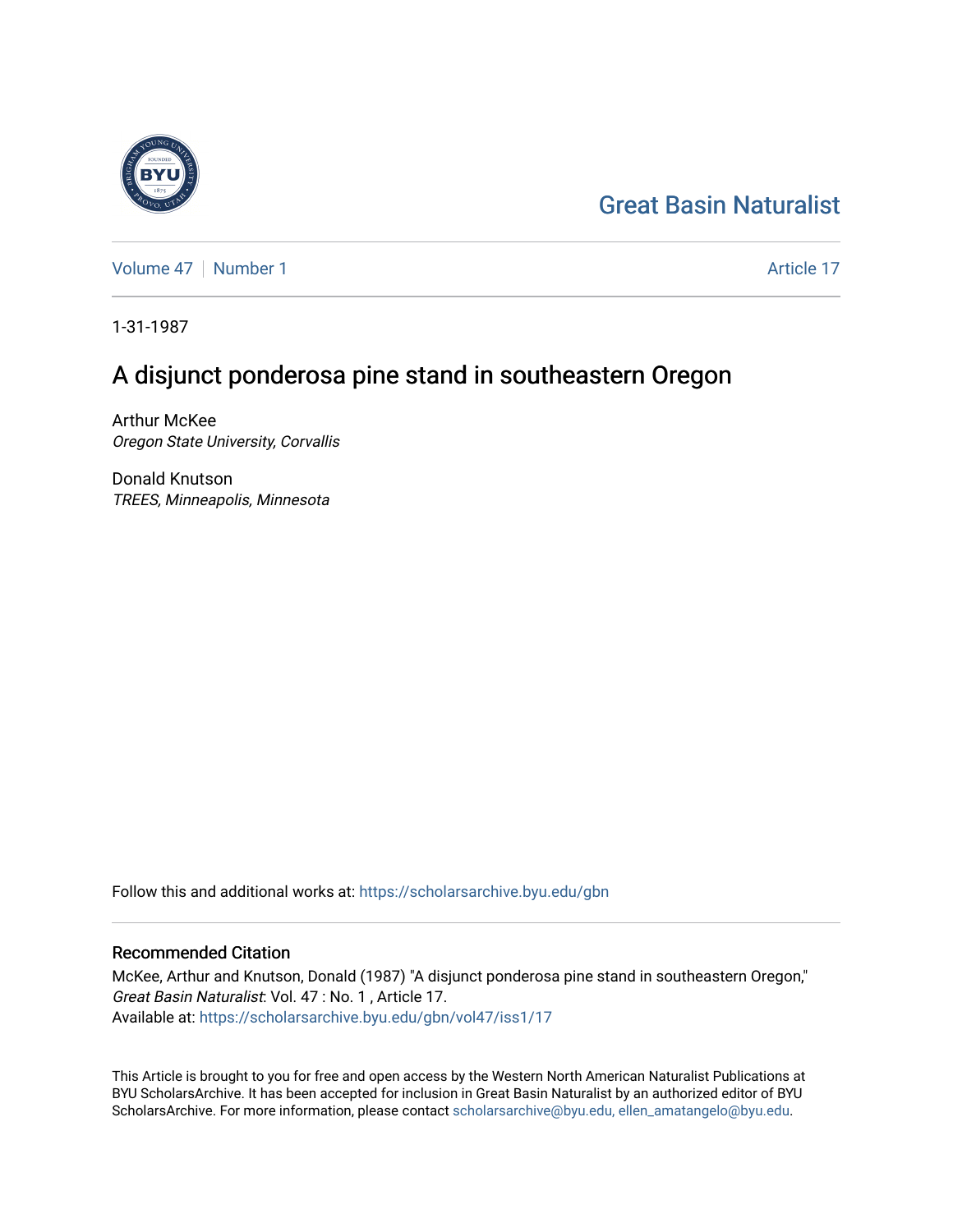### A DISJUNCT PONDEROSA PINE STAND IN SOUTHEASTERN OREGON'

Arthur McKee<sup>2</sup> and Donald Knutson<sup>3</sup>

Abstract.—An isolated stand of ponderosa pine {Pinus ponderosa) is surviving on an extremely harsh site in southeastern Oregon. Seed production is low because of insects, primarily pine coneworm (Dioructria auranticella), feeding in developing cones. Seedling establishment is infrequent and dilficult because of drought and coarse, rocky soils. A rock-mulch soil surface probably reduces interspecific competition. Because stand size is small (< 2 ha, 57 individuals in 1977) and genetic variability is therefore limited, individual differences in diameter growth are probably due to microsite differences. Mycorrhizae, which could aid tree survival, were absent from a small sample of surface roots. Although the stand was enlarging in 1977, the site is sufficiently severe that local extinction is a possibility.

Isolated populations of a species are of in terest to biologists because such populations frequently represent unique genotypes adapted to particular habitats. In September 1975 and March 1977, we visited <sup>a</sup> disjunct stand of ponderosa pine (Pinus ponderosa) previously reported by Packard (1970). The isolation of the stand, 105 km from the nearest ponderosa pine (Fig. 1), and the reported old age  $(\pm 300 \text{ years})$  of a few of its trees (Packard 1970) suggest the possibility of novel ecological relationships or adaptations for extreme drought. In this paper, we describe the status of the stand in 1977, discuss its development, and report changes in diameter growth rates over the past two centuries.

#### Site and Stand Description

The disjunct stand, located in Malheur Countv, Oregon, 14.5 km WSW of Rockville (T26S,' R45E, Sec. 30, Wl/2), occurs on a steep, bare ridge of rhyolitic tuff at approximately 1,450 m elevation. The ponderosa pine are growing along the crest of the ridge



Fig. 1. Distribution of ponderosa pine (shaded area) in the Pacific Northwest. Arrow shows location of the dis junct pine stand (adapted from Little 1971).



Fig. 2. Site overview showing the ridge-top position of the disjunct stand, the rocky mulch nature of the soil surface, and the absence of litter. Tree farthest left is the oldest (as of 1977: <sup>415</sup> years, 14.5 m tall, 75.5 cm dbh).

<sup>&</sup>lt;sup>1</sup>Paper 1441. Forest Research Laboratory, College of Forestry, Oregon State University, Corvallis, Oregon 97331.

<sup>&</sup>lt;sup>2</sup>Department of Forest Science, Oregon State University, Corvallis, Oregon 97331.

<sup>&</sup>lt;sup>3</sup>TREES, Box 14666, Minneapolis, Minnesota 55414; when this work was done. Forestry Sciences Laboratory, Pacific Northwest Forest and Range Experiment Station, Corvallis, Oregon 97331.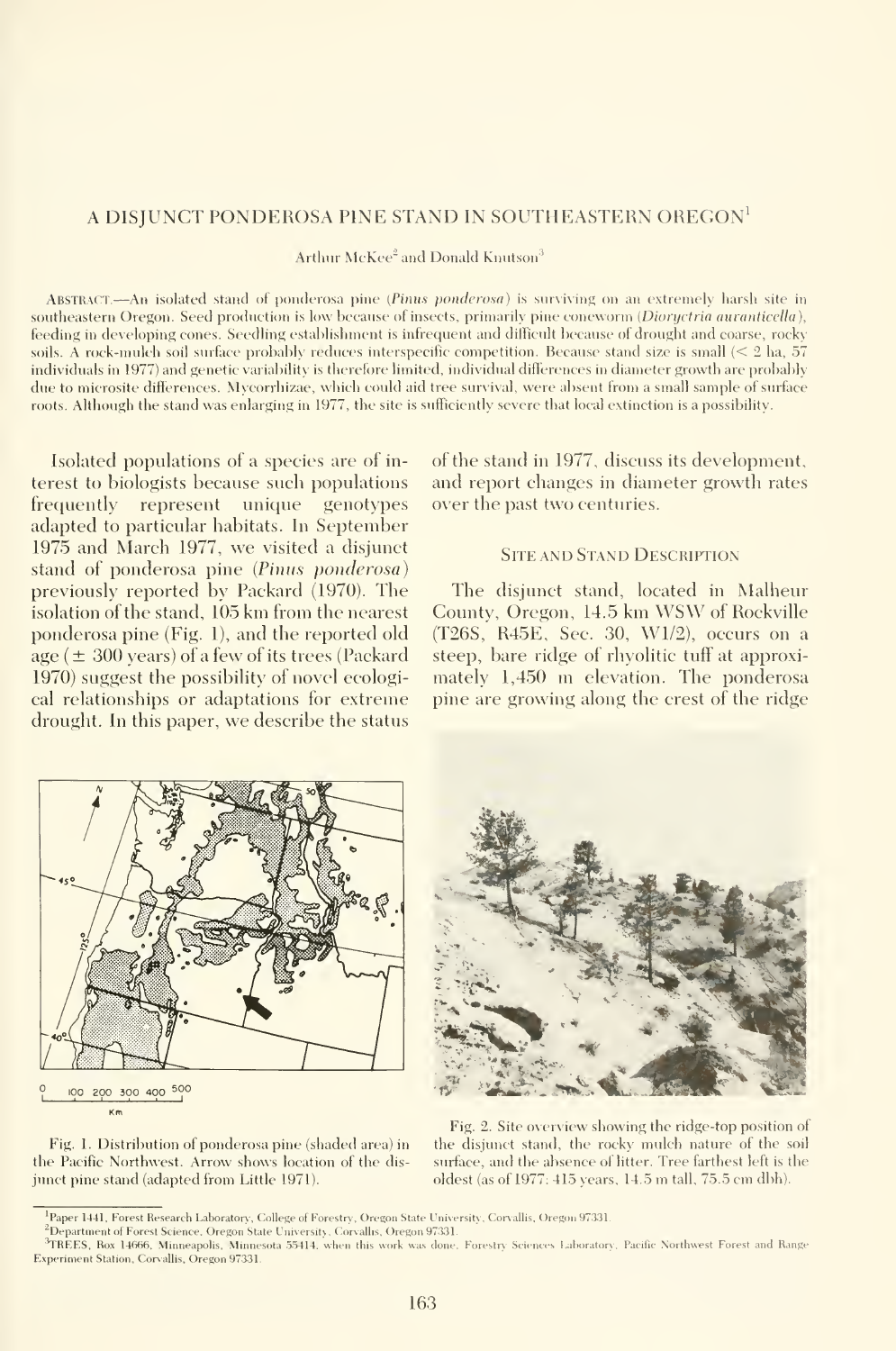|                            | <b>Disjunct</b>         |          | Other sites <sup>b</sup> |                |            |                         |  |  |  |  |  |  |
|----------------------------|-------------------------|----------|--------------------------|----------------|------------|-------------------------|--|--|--|--|--|--|
|                            | pine stand <sup>a</sup> |          |                          | $\overline{2}$ | 3          | $\overline{4}$<br>Union |  |  |  |  |  |  |
| County                     | Malheur                 |          | Malheur                  | Malheur        | Baker      |                         |  |  |  |  |  |  |
| Township, range, section   | 26S, 45E, 30            |          | 17S, 43E, 12             | 14S.39E.28     | 6S, 39E, 2 | 8S, 41E, 18             |  |  |  |  |  |  |
| Soil depth (cm)            | $0 - 5$                 | $5 - 15$ | $0 - 15$                 | $0 - 15$       | $0 - 15$   | $0 - 15$                |  |  |  |  |  |  |
| Soil pH                    | 6.01                    | 5.65     | 7.7                      | 7.6            | 7.6        | 7.6                     |  |  |  |  |  |  |
| Organic matter $(\% )$     | 0.44                    | 0.42     | 0.8                      | 1.2            | 1.2        | 1.5                     |  |  |  |  |  |  |
| Cation exchange capacity   |                         |          |                          |                |            |                         |  |  |  |  |  |  |
| (meq/100 g soil)           | 8.7                     | 7.7      | 23.8                     | 24.5           | 34.1       | 36.7                    |  |  |  |  |  |  |
| <b>Extractable cations</b> |                         |          |                          |                |            |                         |  |  |  |  |  |  |
| (meq/100 g soil)           |                         |          |                          |                |            |                         |  |  |  |  |  |  |
| Calcium                    | 4.9                     | 4.6      | 15.2                     | 18.0           | 26.2       | 29.0                    |  |  |  |  |  |  |
| Magnesium                  | 2.1                     | 2.1      | 5.9                      | 6.4            | 11.4       | 12.9                    |  |  |  |  |  |  |
| Sodium                     | 0.06                    | 0.06     | 1.9                      | 1.3            | S.2        | 6.8                     |  |  |  |  |  |  |
| Potassium                  | 0.17                    | 0.11     | 2.2                      | 1.2            | 1.4        | 1.6                     |  |  |  |  |  |  |
| Kjeldahl nitrogen (%)      | 0.033                   | 0.027    | 0.07                     | 0.1            | 0.05       | 0.07                    |  |  |  |  |  |  |
| Total phosphorus (ppm)     | 11.0                    | 18.0     | 10.6                     | 8.5            | 10.6       | 5.6                     |  |  |  |  |  |  |

Table 1. Soil characteristics of the disjunct ponderosa pine stand compared with those of other sites dominated by sagebrush (Artemisia spp.) stands in eastern Oregon.

Soil values for the disjunct stand are means of three samples.

bContesy Oregon State University Soil Characterization Laboratory, Corvallis.

and on the upper portions of the steep northeast and southwest slopes (Fig. 2). The soil surface is covered by a loose, rocky mulch. Soil 0–15 cm deep is slightly acid (mean pH 5.8) with very low carbon content (0.44%) and cation exchange capacity (8.2 meq/100 g soil) (Table 1). Levels of calcium, magnesium, sodium, and potassium are also low, more comparable to levels in humid than semiarid cold, temperate regions (Brady 1974). Although nitrogen levels are low  $(0.03\%)$ , the carbon: nitrogen ratio  $(15:1)$  is comparable to that in agricultural soils. Few plants other than ponderosa pine are growing on the site (Fig. 2). Shrub cover is especially sparse compared with that of the surrounding area, which is dominated by big sagebrush (Artemisia tridentata) and low sagebrush (A. arbuscula) with widely scattered juniper  $(Ju$ niperus occidentalis).

The entire stand covered  $\leq 2$  ha and contained 57 individuals in 1977. Forty-nine trees were  $\leq 25$  years old (Table 2). Several seedlings appeared to be  $\leq 5$  years old, as determined by number of branch whorls and terminal bud scars; five trees were between 26 and 100 years old; and three trees were over 100 years old, the two oldest of which had 415 and 232 annual growth rings at stump height. The largest individual was 75.5 cm in diameter at breast height (dbh) and 14.5 m tall, and only two others were over 40 cm dbh and 9 m tall.

#### **TAXONOMIC CHARACTERISTICS**

More than 50 needle fascicles from each of 10 trees were examined, and only threeneedled fascicles were found. Needles averaged 20 cm long (range: 18–21 cm), which is midrange for ponderosa pine (Mirov 1967); they were dark green and generally appeared to be healthy. Both mature and immature cones were examined from several trees. Mature cones were quite short, averaging 8.1 cm long (range 6-10 cm); immature first-year cones averaged 5.5 cm long. Slightly recurved prickles, rather than the more common straight prickles, were observed, a trait often found on ponderosa pine cones in eastern Oregon.

#### **DISCUSSION**

The site clearly is harsh for ponderosa pine, as evidenced by short stature and slow growth of the older trees. Flat-topped crowns show multiple leaders, with none achieving apical dominance (Fig. 2).

Seedling establishment has been infrequent and episodic. Five trees became established near the turn of this century, about 30 trees in the early 1950s, and about 10 trees in the early 1970s. These periods of establishment also were periods of relatively fast diameter growth for the two largest trees (Fig. 3), probably indicating a more favorable cli-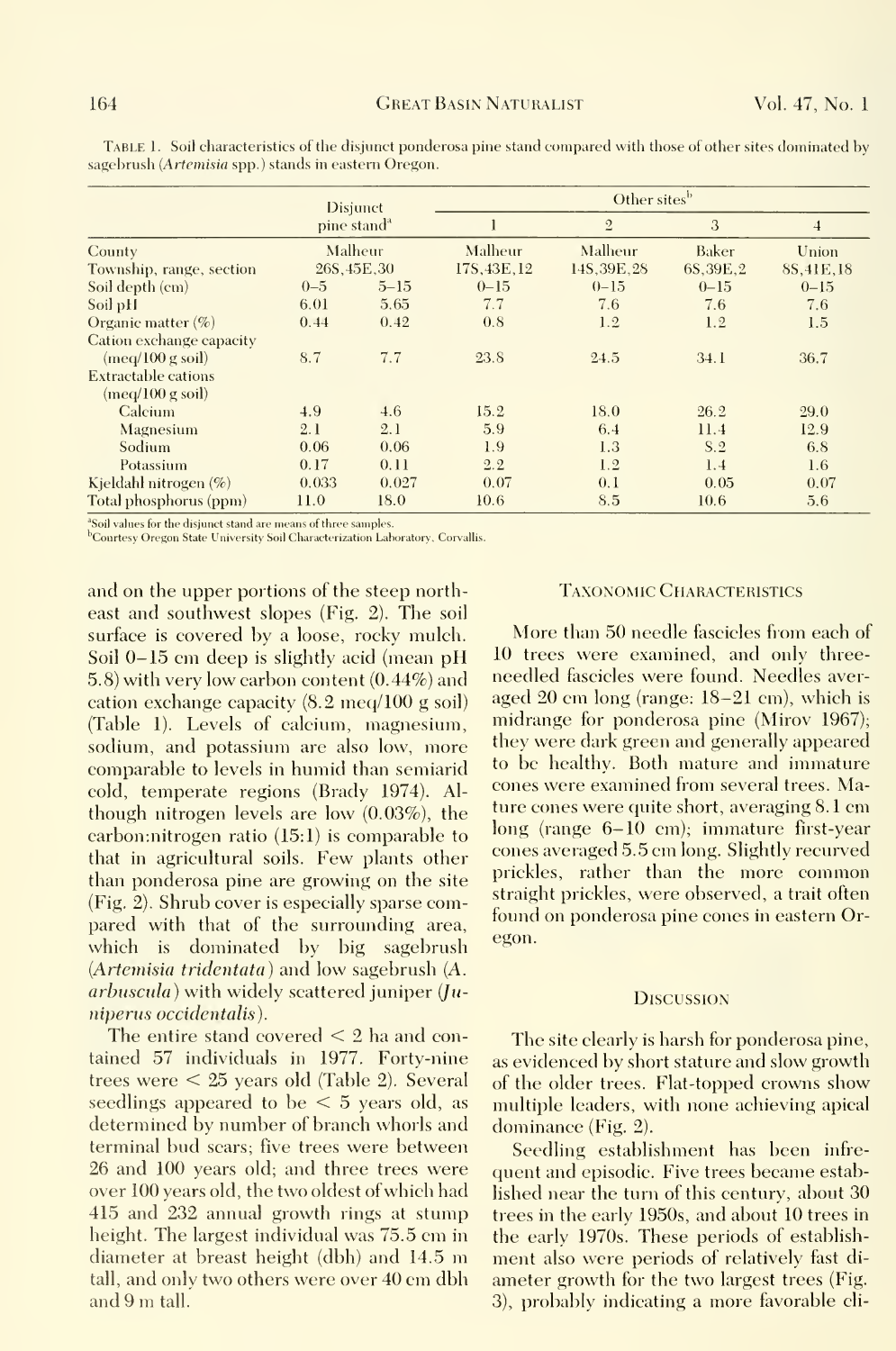|                                                                                                     | Diameter                |    | Height (m)       |             |        |        |             |    |                    |  |  |                                             |  |             |                      |                          |  |         |                         |
|-----------------------------------------------------------------------------------------------------|-------------------------|----|------------------|-------------|--------|--------|-------------|----|--------------------|--|--|---------------------------------------------|--|-------------|----------------------|--------------------------|--|---------|-------------------------|
|                                                                                                     | $\text{(cm)}$           |    | $0.5\,$          | $0.6 - 1.5$ |        |        | $1.6 - 3.0$ |    | $3.1 - 4.5$        |  |  | $4.6 - 6.0$                                 |  | $6.1 - 7.5$ |                      | $7.6 - 9.0$              |  | $9.0 +$ |                         |
|                                                                                                     |                         |    | $<$ 25 years old |             |        |        |             |    | $26-100$ years old |  |  |                                             |  |             | $101 +$<br>years old |                          |  |         |                         |
| $0 - 10$<br>$11 - 20$<br>$21 - 30$<br>$31 - 40$<br>$41 - 50$<br>$51 - 60$<br>$61 - 70$<br>$71 - 80$ |                         |    | $32\,$           | $12\,$      |        |        | $\rm 5$     |    | $\bf{l}$           |  |  | $\bf{l}$                                    |  | $\bf{l}$    |                      | $\bf{l}$<br>$\mathbf{1}$ |  |         | $\overline{2}$<br>$\!1$ |
|                                                                                                     | 28                      |    |                  |             |        |        |             |    |                    |  |  |                                             |  |             |                      |                          |  |         |                         |
| DIAMETER GROWTH (mm)                                                                                | 26                      |    |                  |             |        | TREE I |             |    |                    |  |  |                                             |  |             |                      |                          |  |         |                         |
|                                                                                                     | 24                      |    |                  |             | TREE 3 |        |             |    |                    |  |  |                                             |  |             |                      |                          |  |         |                         |
|                                                                                                     | 22                      |    |                  |             |        |        |             |    |                    |  |  |                                             |  |             |                      |                          |  |         |                         |
|                                                                                                     | 20                      |    |                  |             |        |        |             |    |                    |  |  |                                             |  |             |                      |                          |  |         |                         |
|                                                                                                     | 8                       |    |                  |             |        |        |             |    |                    |  |  |                                             |  |             |                      |                          |  |         |                         |
|                                                                                                     | $\sqrt{6}$              |    |                  |             |        |        |             |    |                    |  |  |                                             |  |             |                      |                          |  |         |                         |
|                                                                                                     | 4                       |    |                  |             |        |        |             |    |                    |  |  |                                             |  |             |                      |                          |  |         |                         |
|                                                                                                     | 2                       |    |                  |             |        |        |             |    |                    |  |  |                                             |  |             |                      |                          |  |         |                         |
|                                                                                                     |                         |    |                  |             |        |        |             |    |                    |  |  |                                             |  |             |                      |                          |  |         |                         |
|                                                                                                     | IO                      |    |                  |             |        |        |             |    |                    |  |  |                                             |  |             |                      |                          |  |         |                         |
|                                                                                                     | $\bf8$                  |    |                  |             |        |        |             |    |                    |  |  |                                             |  |             |                      |                          |  |         |                         |
|                                                                                                     | $\mathsf{6}$            |    |                  |             |        |        |             |    |                    |  |  |                                             |  |             |                      |                          |  |         |                         |
|                                                                                                     | $\overline{\mathbf{4}}$ |    |                  |             |        |        |             |    |                    |  |  |                                             |  |             |                      |                          |  |         |                         |
|                                                                                                     | $\overline{c}$          |    |                  |             |        |        |             |    |                    |  |  |                                             |  |             |                      |                          |  |         |                         |
|                                                                                                     | $\circ$                 | 10 | 20               | 30<br>40    | 50     | 60     | 70          | 80 | 90                 |  |  | 100 110 120 130 140 150 160 170 180 190 200 |  |             |                      |                          |  |         |                         |
|                                                                                                     |                         |    |                  |             |        |        |             |    |                    |  |  | YEARS BEFORE PRESENT                        |  |             |                      |                          |  |         |                         |

TABLE 2. Number of individuals, by diameter, height, and age classes, in the disjunct ponderosa pine stand.

Fig. 3. Patterns of diameter growth, per decade, of the two oldest trees in the disjunct stand (as of 1977: tree #1, 415 years; tree  $#3$ , 232 years).

mate. For most of the past 200 years, however, diameter growth has been very slow, with the slowest periods 50 and 110 years ago. The droughty conditions that restrain diameter growth would likely restrict seed germination and establishment of voung seedlings as well.

Seedbed conditions also influence establishment. The rocky mulch covering the steep

slopes is unstable enough to be moved by frost, wind, and animals; such movement would tend to bury those seedlings managing to get a taproot into the soil. Perhaps more important, the rocky mulch may also reduce interspecific competition by preventing invasion of the site by other plant species. Ponderosa pine has, by far, the largest seeds of any of the local species. A large seed with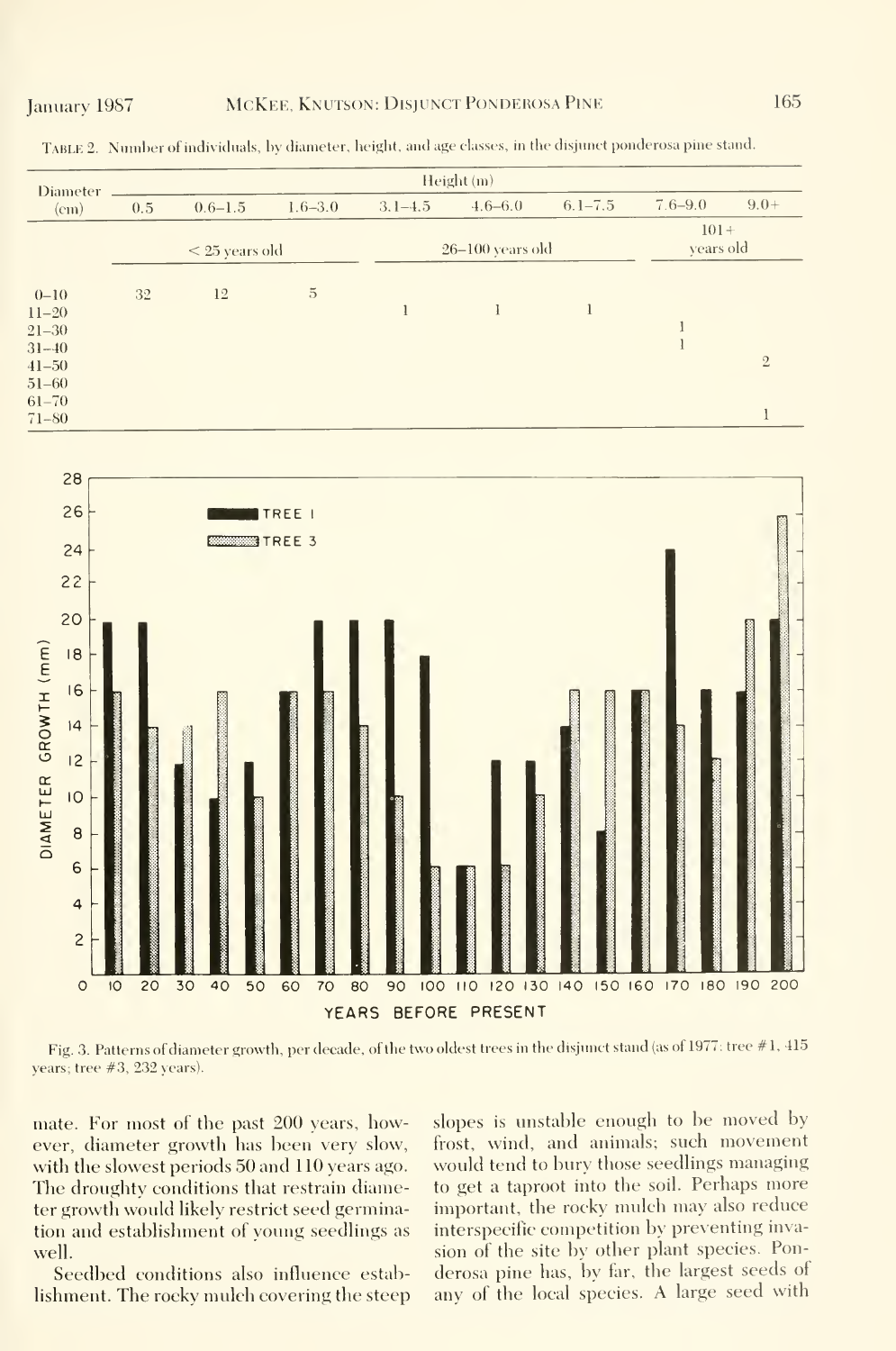

Fig. 4. Cumulative diameter growth of 10 of the largest trees in the disjunct stand (tree number is shown on the line, number of growth rings at stump height in parentheses).

substantial energy reserves may be just what is needed to germinate and rise through the rock mulch. This stand may, in fact, owe its existence to the presence of the rocky mulch despite the difficulties it presents for seedling establishment.

In addition to the harsh climate, insects feeding on seeds seem an important factor regulating establishment. In fall 1975, 15 trees had mature cones, and all were damaged by the pine coneworm (Dioryctria auranticella) probably surviving in nearby juniper trees; immature cones were similarly damaged. The same degree of insect damage was

observed in spring 1977. If this degree of an nual seed predation is typical, then very few sound seeds are available for germination in any given year. This same insect also attacks twigs and shoots (Furniss and Carolin 1977) and might account for the multiple leaders observed in the older trees.

Despite the presence of a fire scar at the base of the oldest tree, fire probably has not been a major factor in stand development be cause of the lack of on-site fuel (Fig. 2).

We have no explanation for the origin of the stand; perhaps the seeds were carried by Indi ans or were dispersed by animals. It may be a